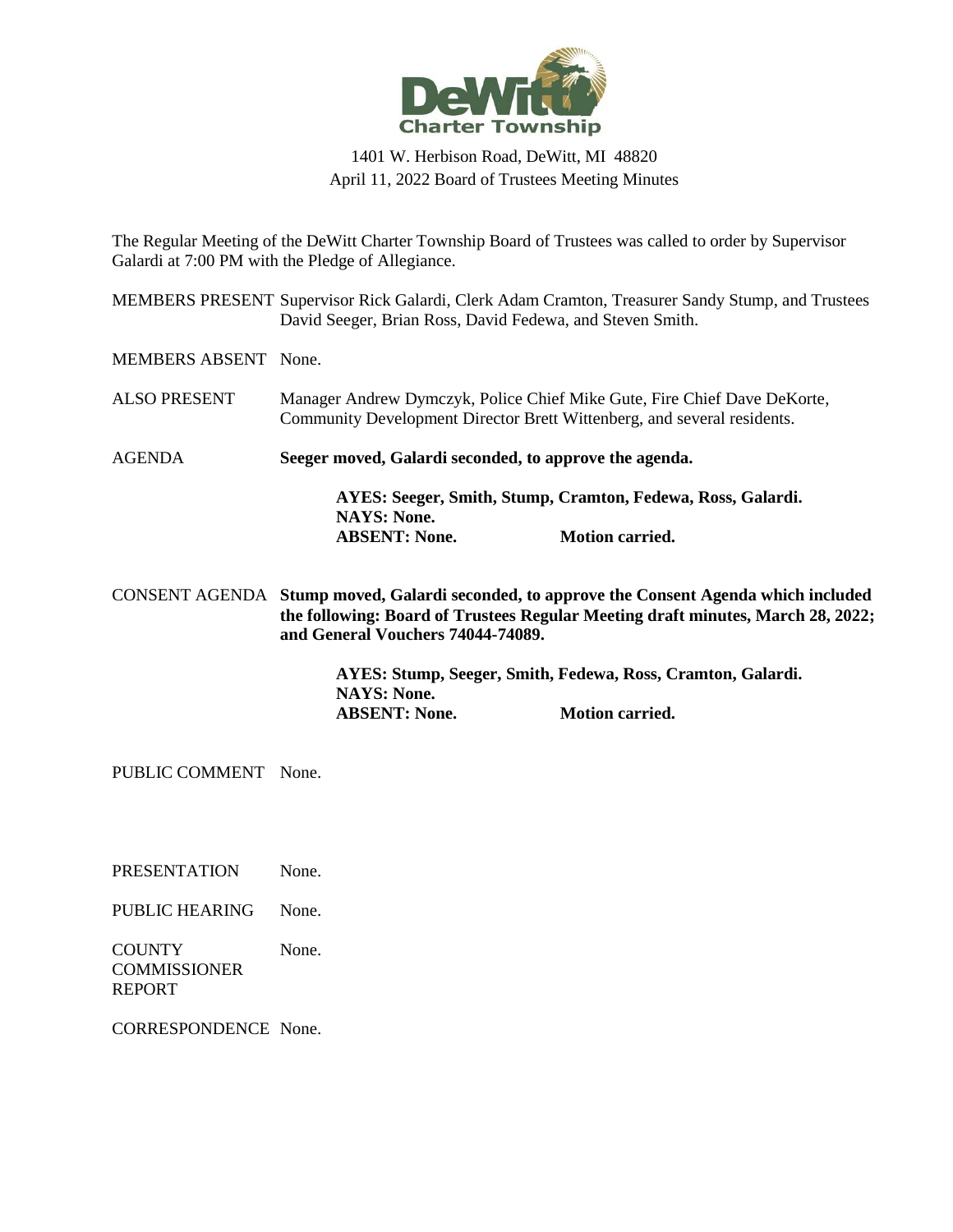UNFINISHED BUSINESS Solon Road Speed Study Sub-Committee

At the January 10, 2022 Board meeting, the Board formed a sub-committee to investigate the potentially dangerous driving conditions on Solon Road between Old US 27 and Turner Road. A local resident, Steve Church, has twice approached the Township for assistance in this matter, and the Board had previously passed Resolution 2022-04-08 requesting Michigan State Police (MSP) to conduct a speed study on Solon Road. MSP declined to perform the study due to the volume of traffic on that section of Solon Road not meeting their criteria.

Police Chief Gute and Trustee Smith met with Mr. Church at his residence on March 2, 2022, to monitor traffic while addressing his concerns. Clark Road was closed down at that time, which caused increased traffic flow on Solon Road. Speed did not seem to be an issue while on-site. The unmarked road is currently limited to 55 mph, and the average speed observed was around 40 mph for east-bound traffic. It was estimated that 15-20 vehicles passed in the hour on-site. However, the limited sight distance from a hill was determined to be a cause for concern as it presents a safety issue entering or leaving the Church's driveway. The increased traffic due to the Clark Road closure, also, offered some insight into future traffic flow on Solon Road once Thomas Farms is completed.

Trustee Smith spoke with the Manager Dymczyk who offered to contact the Clinton County Road Commission (CCRC). CCRC offered to send out engineers and take some measurements in the area. They are exploring the posting of cautionary signage similar to what is posted before the entrance of Addie's Acres. Trustee Smith spoke with CCRC Director Steffen and he is willing to sit down with all interested parties in the future to revisit the issue and also explore the possibility of traffic control devices. Trustee Smith then relayed the CCRC's intentions to Mr. Church and he was satisfied with the direction.

The sub-committee desires to disband the committee until such a time that the development at Thomas Farms is further along and another traffic study can be completed.

Steve Church was present and addressed the Board in comments. He appreciates the visit from Police Chief Gute and Trustee Smith and understands that there is a process. However, he is still frustrated at the apparent lack of a response from the CCRC. He is looking for an advocate and advise on next-steps. Mr. Church feels that rather than speed, the topography causes the biggest concern. He would like proactive steps to be taken rather than reacting to an unfortunate accident.

Community Development Director Brett Wittenberg offered that a traffic impact study was performed for Thomas Farms, and was reviewed by the CCRC and MDOT.

Trustee Smith stated that the CCRC committed to sending an engineering team to review the location for the possible placement of warning signage.

Supervisor Galardi would like Trustee Smith to reach out to the County Commissioner. Clerk Cramton will provide contact information.

Trustee Ross suggested that the Township could contact the representative Road Commissioner, Kevin Holt.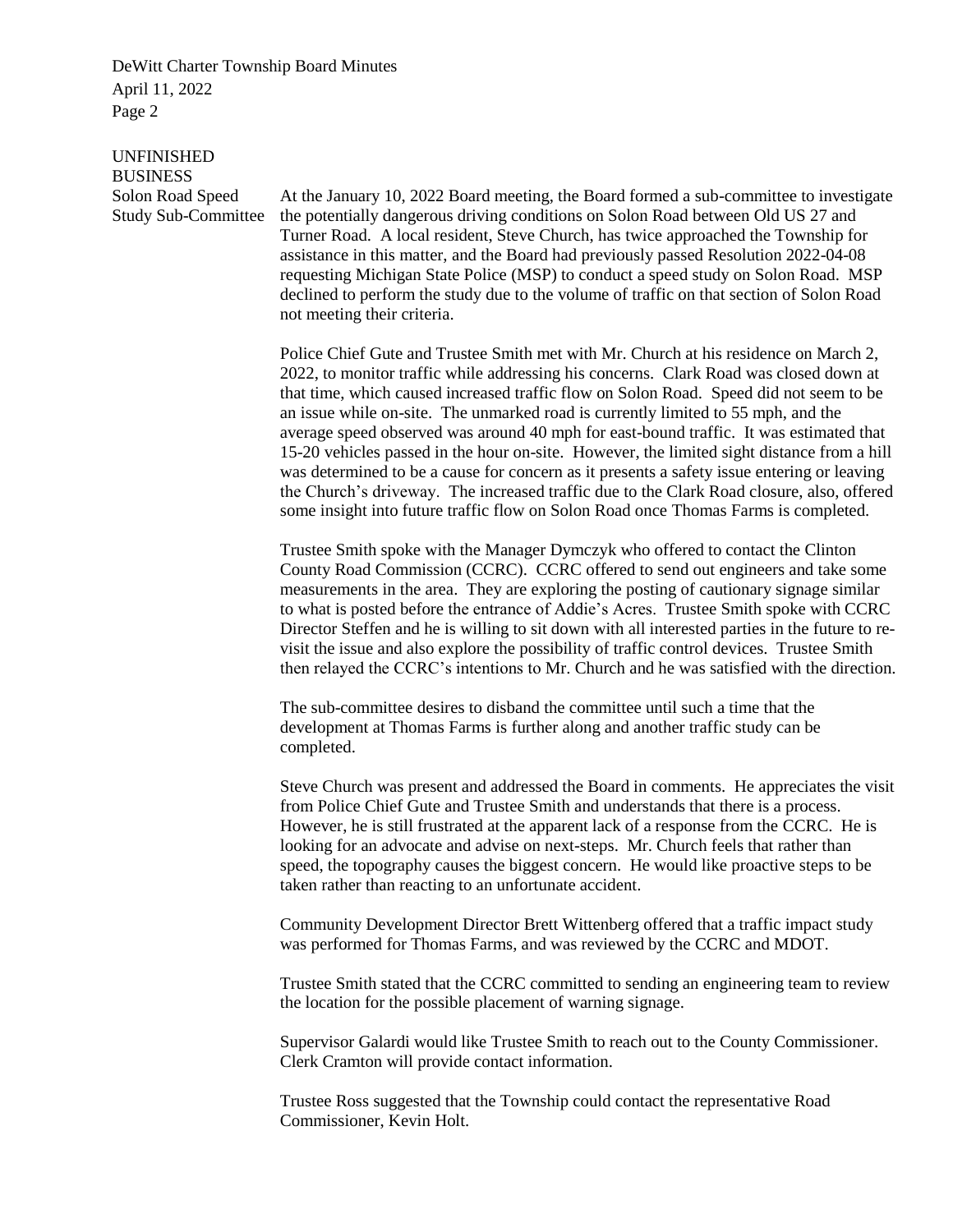|                                                                  |                                                                                       |                                                                                                                                                                                                                                                                                                                                                                                                                                                                                                                                                                                                                                                                                                                                                                                                                                                                                                                                                                                                                                                                                                                                                                                                                                                                                                                                                                                                                                                                                                                      | Seeger moved, Cramton seconded, to disband the sub-committee of Trustee Smith,<br>Trustee Fedewa, and Clerk Cramton, tasked with investigating driving conditions<br>on Solon Road between Old US 27 and Turner Road, with the intent of performing<br>another investigation as the Thomas Farms development progresses.<br>AYES: Seeger, Stump, Fedewa, Smith, Ross, Cramton, Galardi. |
|------------------------------------------------------------------|---------------------------------------------------------------------------------------|----------------------------------------------------------------------------------------------------------------------------------------------------------------------------------------------------------------------------------------------------------------------------------------------------------------------------------------------------------------------------------------------------------------------------------------------------------------------------------------------------------------------------------------------------------------------------------------------------------------------------------------------------------------------------------------------------------------------------------------------------------------------------------------------------------------------------------------------------------------------------------------------------------------------------------------------------------------------------------------------------------------------------------------------------------------------------------------------------------------------------------------------------------------------------------------------------------------------------------------------------------------------------------------------------------------------------------------------------------------------------------------------------------------------------------------------------------------------------------------------------------------------|-----------------------------------------------------------------------------------------------------------------------------------------------------------------------------------------------------------------------------------------------------------------------------------------------------------------------------------------------------------------------------------------|
|                                                                  |                                                                                       | <b>NAYS: None.</b><br><b>ABSENT: None.</b>                                                                                                                                                                                                                                                                                                                                                                                                                                                                                                                                                                                                                                                                                                                                                                                                                                                                                                                                                                                                                                                                                                                                                                                                                                                                                                                                                                                                                                                                           | <b>Motion carried.</b>                                                                                                                                                                                                                                                                                                                                                                  |
| <b>NEW BUSINESS</b><br>Final Plat - Thomas<br>Farms              | conditions:<br>1.<br>A favorable review is received from the Township Attorney.<br>3. | Final Plat review and approval is the third and final step in the subdivision approval<br>process. Tentative Preliminary Plat review approves the layout and design of the lots and<br>other improvements and the Final Preliminary Plat approval authorizes the construction<br>of the engineered systems, including roads, storm drainage, sanitary sewer, and water.<br>Final Plat review assures that the engineered systems have been constructed in<br>accordance with the standards of the respective reviewing agencies and that the site<br>layout is consistent with the approved preliminary plat design. Final Plat approval<br>creates the individual lots in the development and authorizes the construction of homes.<br>Signature Land Development is requesting approval of the Final Plat for the first phase of<br>the Thomas Farms Subdivision, which is to consist of 34 single-family lots. The location<br>of the subdivision is illustrated in the following Location Map.<br>Fedewa moved, Stump seconded, to approve the Final Plat for Thomas Farms and<br>authorize the Township Clerk to sign the same, upon compliance with the following<br>The applicant shall provide a financial guarantee in the amount of \$53,000<br>for the required installation of monuments and lot corners and plat<br>completion.<br>2. The applicant shall provide a financial guarantee in the amount of \$84,030<br>to guarantee the installation of street trees and sidewalks in the<br>development. |                                                                                                                                                                                                                                                                                                                                                                                         |
|                                                                  | AYES: Fedewa, Smith, Cramton, Ross, Stump, Seeger, Galardi.                           |                                                                                                                                                                                                                                                                                                                                                                                                                                                                                                                                                                                                                                                                                                                                                                                                                                                                                                                                                                                                                                                                                                                                                                                                                                                                                                                                                                                                                                                                                                                      |                                                                                                                                                                                                                                                                                                                                                                                         |
|                                                                  |                                                                                       | <b>NAYS: None.</b><br><b>ABSENT: None.</b>                                                                                                                                                                                                                                                                                                                                                                                                                                                                                                                                                                                                                                                                                                                                                                                                                                                                                                                                                                                                                                                                                                                                                                                                                                                                                                                                                                                                                                                                           | Motion carried.                                                                                                                                                                                                                                                                                                                                                                         |
| Performance<br>Resolution for<br>Municipalities -<br>R2022-04-05 |                                                                                       |                                                                                                                                                                                                                                                                                                                                                                                                                                                                                                                                                                                                                                                                                                                                                                                                                                                                                                                                                                                                                                                                                                                                                                                                                                                                                                                                                                                                                                                                                                                      | The Michigan Department of Transportation (MDOT) is in the process of updating their<br>record for authorization to work within their rights-of-way. As part of this process, a<br>Performance Resolution for municipalities needs to be approved designating Andrew<br>Dymczyk, Township Manager, as the authorized person to apply for permits within                                 |

Dymczyk, Township Manager, as the authorized person to apply for permits within MDOT's rights-of-way on behalf of the Township.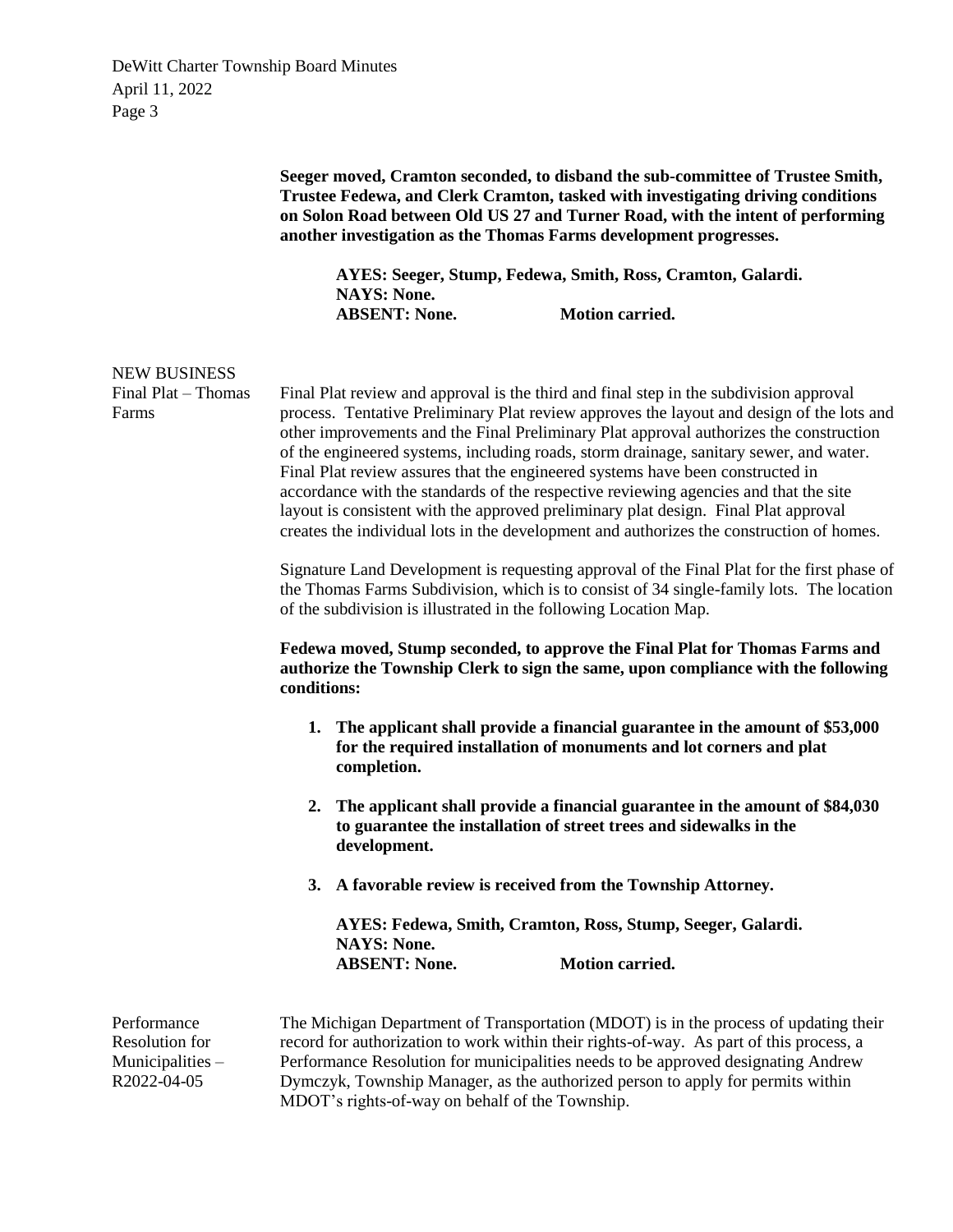> **Ross moved, Smith seconded, to adopt Resolution R2022-04-05 which designates the Township Manager as the authorized person to apply for permits to work within MDOT's rights-of-way.**

**AYES: Cramton, Fedewa, Seeger, Smith, Ross, Stump, Galardi. NAYS: None. ABSENT: None. Motion carried.**

| Greater Lansing Area<br><b>Regional Storm Water</b><br>of Agreement<br>Resolution No. 2022-<br>04-06 | The United States Environmental Protection Agency (USEPA) and the Michigan<br>Department of Environment, Greater Lakes, and Energy (EGLE) require communities in<br>Program Memorandum the Greater Lansing tricounty region to apply for and maintain compliance with a<br>National Pollutant Discharge Elimination System Phase II (NPDES II) permit. Since<br>2008, DeWitt Charter Township has partnered with Greater Lansing Regional Committee<br>(GLRC) for Stormwater Management requirements under the NPDES II permit.<br>Manager Dymczyk recommends adoption of a Resolution No. 2022-04-06 approving the<br>Greater Lansing Regional Committee for Stormwater Management Memorandum of<br>Agreement revised by GLRC on December 2, 2021 and authorizing payment of the<br>appropriate annual assessment. |  |  |  |  |
|------------------------------------------------------------------------------------------------------|---------------------------------------------------------------------------------------------------------------------------------------------------------------------------------------------------------------------------------------------------------------------------------------------------------------------------------------------------------------------------------------------------------------------------------------------------------------------------------------------------------------------------------------------------------------------------------------------------------------------------------------------------------------------------------------------------------------------------------------------------------------------------------------------------------------------|--|--|--|--|
|                                                                                                      | Trustee Seeger is uncomfortable voting to adopt the resolution as the potential costs to<br>the Township are not well defined.                                                                                                                                                                                                                                                                                                                                                                                                                                                                                                                                                                                                                                                                                      |  |  |  |  |
|                                                                                                      | Galardi moved, Seeger seconded, to adopt Resolution No. 2022-04-06 approving the<br><b>Greater Lansing Regional Committee for Stormwater Management Memorandum</b><br>of Agreement revised by GLRC on December 2, 2021 and authorizing payment of<br>the appropriate annual assessment.                                                                                                                                                                                                                                                                                                                                                                                                                                                                                                                             |  |  |  |  |
|                                                                                                      | AYES: Ross, Smith, Cramton, Fedewa, Stump, Galardi.<br><b>NAYS: Seeger.</b>                                                                                                                                                                                                                                                                                                                                                                                                                                                                                                                                                                                                                                                                                                                                         |  |  |  |  |
|                                                                                                      | <b>Motion carried.</b><br><b>ABSENT: None.</b>                                                                                                                                                                                                                                                                                                                                                                                                                                                                                                                                                                                                                                                                                                                                                                      |  |  |  |  |
| Remy-Chandler<br>Invoice and Budget<br>Adjustment                                                    | The Board of Trustees, at the conclusion of the October 25, 2021 Remy-Chandler Public<br>Hearing, acted to authorize the Manager's Office to make the Township's at-large<br>payment with the first installment of the Remy-Chandler Inter-County drain project, with<br>the assessment to be settled later this year. Typically, the Township would assess for the<br>project over three years and pay the Inter-County Drain Board over five years.                                                                                                                                                                                                                                                                                                                                                               |  |  |  |  |
|                                                                                                      | The first, of five, annual invoices from the Ingham County Drain Commission has arrived<br>at the Township with a payment due of \$37,241. There is currently an approved budget<br>of \$18,094 in the Remy-Chandler Drain fund, resulting in a shortfall of \$19,147. A<br>budget adjustment is necessary to account for the increase of the at-large payment as well<br>as the first payment occurring before any assessment has been realized.                                                                                                                                                                                                                                                                                                                                                                   |  |  |  |  |
|                                                                                                      | Seeger moved, Cramton seconded, to approve the following budget adjustment:<br>\$19,500 to 101-995-803-000 (Transfers Out) from 101-000-390-000 (Fund Balance)<br>\$19,500 to 803-000-801-000 (Remy-Chandler Drain) from 803-000-390-000 (Fund Balance)                                                                                                                                                                                                                                                                                                                                                                                                                                                                                                                                                             |  |  |  |  |

**AYES: Ross, Fedewa, Smith, Cramton, Seeger, Stump, Galardi.**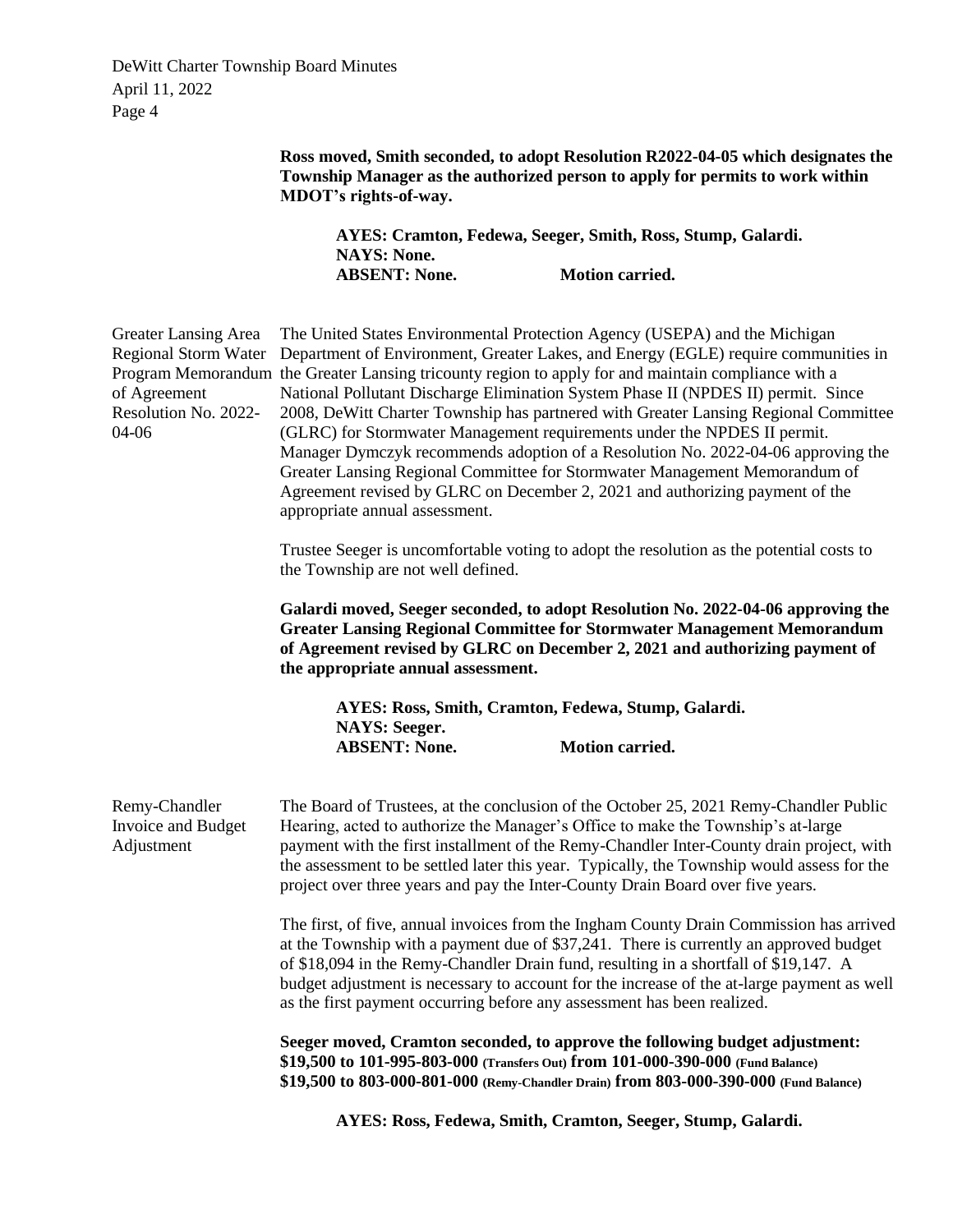## **NAYS: None. ABSENT: None. Motion carried.**

2022 Road Projects – Contracts with Clinton County Road Commission The Township has been working with the Road Commission to identify our list of road construction projects for 2022. Below is the average PASER rating for the Township's local road network. The PASER system rates roads on a score of 10 to 1. A score of 10 represents a brand-new road, and a 1 is a road that has lost its surface integrity. In 2008, the Township and Road Commission changed how projects were selected by focusing more on preventative maintenance. This, along with an increased investment in our road funding, has led to an increase in our Township local road ratings.

| Twp.  | County Wide |
|-------|-------------|
| Local | Local       |
| 4.57  | 4.68        |
| 4.69  | 4.32        |
| 4.80  | 4.70        |
| 5.11  | 4.91        |
| 5.27  | 4.94        |
| 5.43  | 5.33        |
| 5.68  | 5.42        |
| 5.79  | 5.62        |
| 5.82  | 5.90        |
| 5.95  | 6.06        |
| 5.91  | 6.23        |
|       |             |

Since 2010, the Township has seen a steady rise in its average ratings of local roads (i.e. an average pacer rating of 4.32 to 5.91). This is an 26.9% improvement in the overall quality of roads. While we are making great progress (78% of roads are rated good or fair), we still have 22% of our roads rated poor (rating of 1 to 4).

Below is summary of the Township's local road pacer ratings:

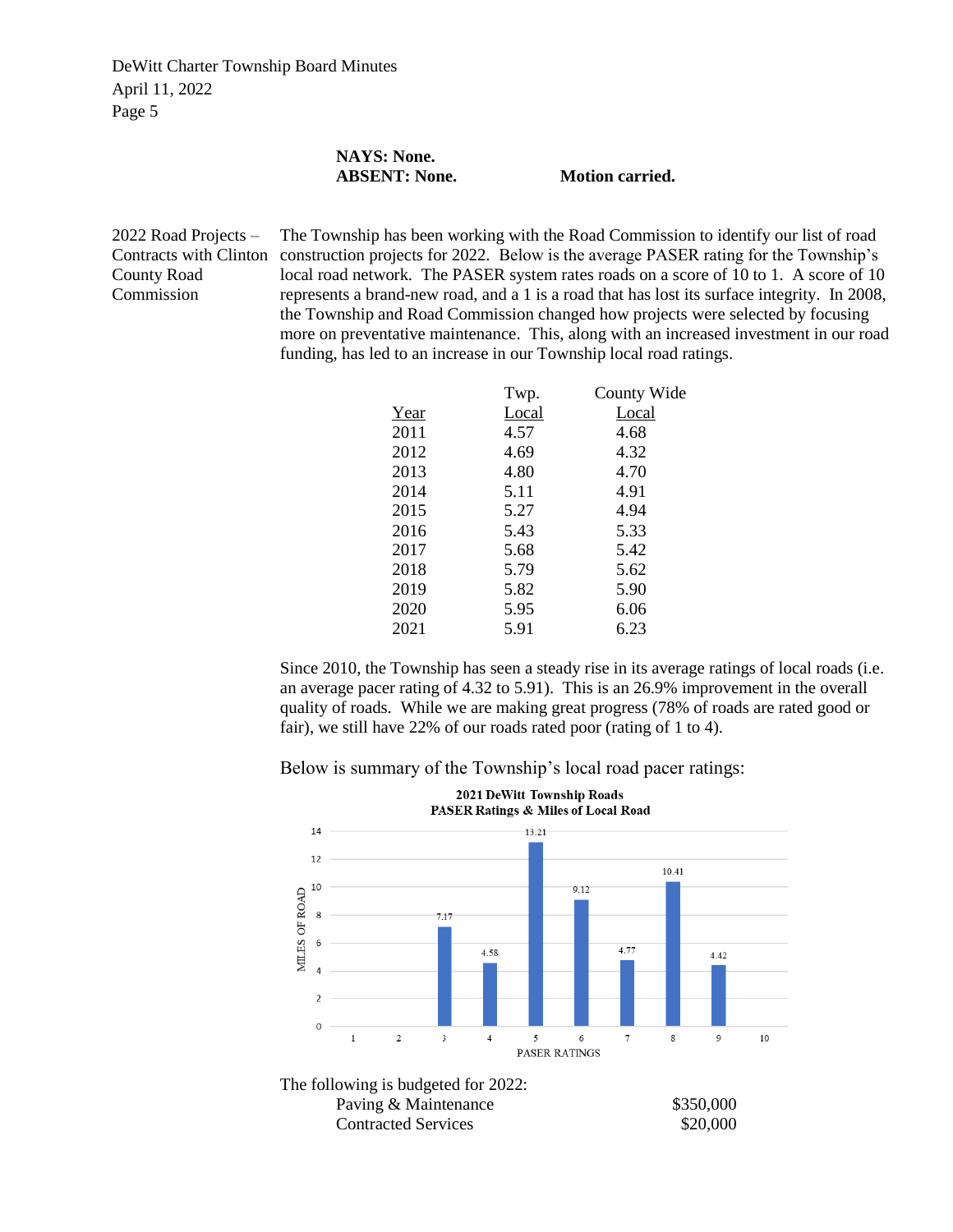|                           | Transportation Reserve for future projects                                                                                                                                                                                                                                                                                                                                                                    | \$370,000                                                                       | 0            |
|---------------------------|---------------------------------------------------------------------------------------------------------------------------------------------------------------------------------------------------------------------------------------------------------------------------------------------------------------------------------------------------------------------------------------------------------------|---------------------------------------------------------------------------------|--------------|
|                           | Below are the projects recommended for 2022:                                                                                                                                                                                                                                                                                                                                                                  |                                                                                 |              |
|                           | <b>Preventative Maintenance</b>                                                                                                                                                                                                                                                                                                                                                                               |                                                                                 |              |
|                           | Brush spraying                                                                                                                                                                                                                                                                                                                                                                                                |                                                                                 | \$2,124      |
|                           | Gravel Roads (7.17 Miles)                                                                                                                                                                                                                                                                                                                                                                                     |                                                                                 | \$12,296     |
|                           |                                                                                                                                                                                                                                                                                                                                                                                                               | 3 passes of brine on all gravel, 4th application on                             |              |
|                           | Howe and Norris Roads                                                                                                                                                                                                                                                                                                                                                                                         |                                                                                 |              |
|                           | Overband crack seal                                                                                                                                                                                                                                                                                                                                                                                           |                                                                                 | \$24,999     |
|                           | Chipseal                                                                                                                                                                                                                                                                                                                                                                                                      |                                                                                 | \$43,835     |
|                           |                                                                                                                                                                                                                                                                                                                                                                                                               | BR127 to Wood and Kruger (1.17 Miles)<br>Glen St. east of Wood Road (.22 Miles) |              |
|                           |                                                                                                                                                                                                                                                                                                                                                                                                               | <b>Preventive Maintenance Sub Total</b>                                         | \$102,254    |
|                           |                                                                                                                                                                                                                                                                                                                                                                                                               |                                                                                 |              |
|                           | <b>Capital Projects</b>                                                                                                                                                                                                                                                                                                                                                                                       |                                                                                 |              |
|                           | Springbrook Hills                                                                                                                                                                                                                                                                                                                                                                                             |                                                                                 |              |
|                           | Mill $&$ Fill $(0, 9)$ miles)                                                                                                                                                                                                                                                                                                                                                                                 |                                                                                 | \$309,882    |
|                           |                                                                                                                                                                                                                                                                                                                                                                                                               | Capital Project Sub Total                                                       | \$309,882    |
|                           |                                                                                                                                                                                                                                                                                                                                                                                                               | <b>Total</b>                                                                    | \$412,136    |
|                           |                                                                                                                                                                                                                                                                                                                                                                                                               | <b>RC</b> Share                                                                 | \$111,000    |
|                           |                                                                                                                                                                                                                                                                                                                                                                                                               | <b>General Fund Share</b>                                                       | \$276,136    |
|                           |                                                                                                                                                                                                                                                                                                                                                                                                               | <b>Sewer Fund Share</b>                                                         | \$25,000     |
|                           |                                                                                                                                                                                                                                                                                                                                                                                                               |                                                                                 |              |
|                           | <b>Transportation Systems Reserve Fund</b>                                                                                                                                                                                                                                                                                                                                                                    | Transfer:                                                                       |              |
|                           |                                                                                                                                                                                                                                                                                                                                                                                                               |                                                                                 | $+$ \$93,864 |
|                           | Ross moved, Cramton seconded, to authorize the Township Supervisor, Clerk and<br>Treasurer to execute any documents necessary with the Clinton County Road<br>Commission for the recommended 2022 road projects with an amount not to exceed<br>\$412,136 with \$111,000 coming from the Road Commission, \$276,136 coming from<br>the General Fund, and an estimated \$25,000 coming from the Sewer<br>Fund. |                                                                                 |              |
|                           |                                                                                                                                                                                                                                                                                                                                                                                                               | AYES: Seeger, Smith, Stump, Fedewa, Ross, Cramton, Galardi.                     |              |
|                           | <b>NAYS: None.</b><br><b>ABSENT: None.</b>                                                                                                                                                                                                                                                                                                                                                                    | <b>Motion carried.</b>                                                          |              |
| <b>Budget Adjustments</b> | Upon review of the first quarter activities, the following budget adjustments will protect<br>the Township from exceeding budget limits for the year ending 2022.                                                                                                                                                                                                                                             |                                                                                 |              |
|                           | The State of Michigan's Uniform Chart of Accounts update established a special revenue<br>fund to account for revenue and expenses related to building construction code<br>enforcement activities. With that, revenues initially budgeted within the General Fund,<br>are being moved to the new Building Department Fund as a result of the Township's new<br>fund structure effective in 2022.             |                                                                                 |              |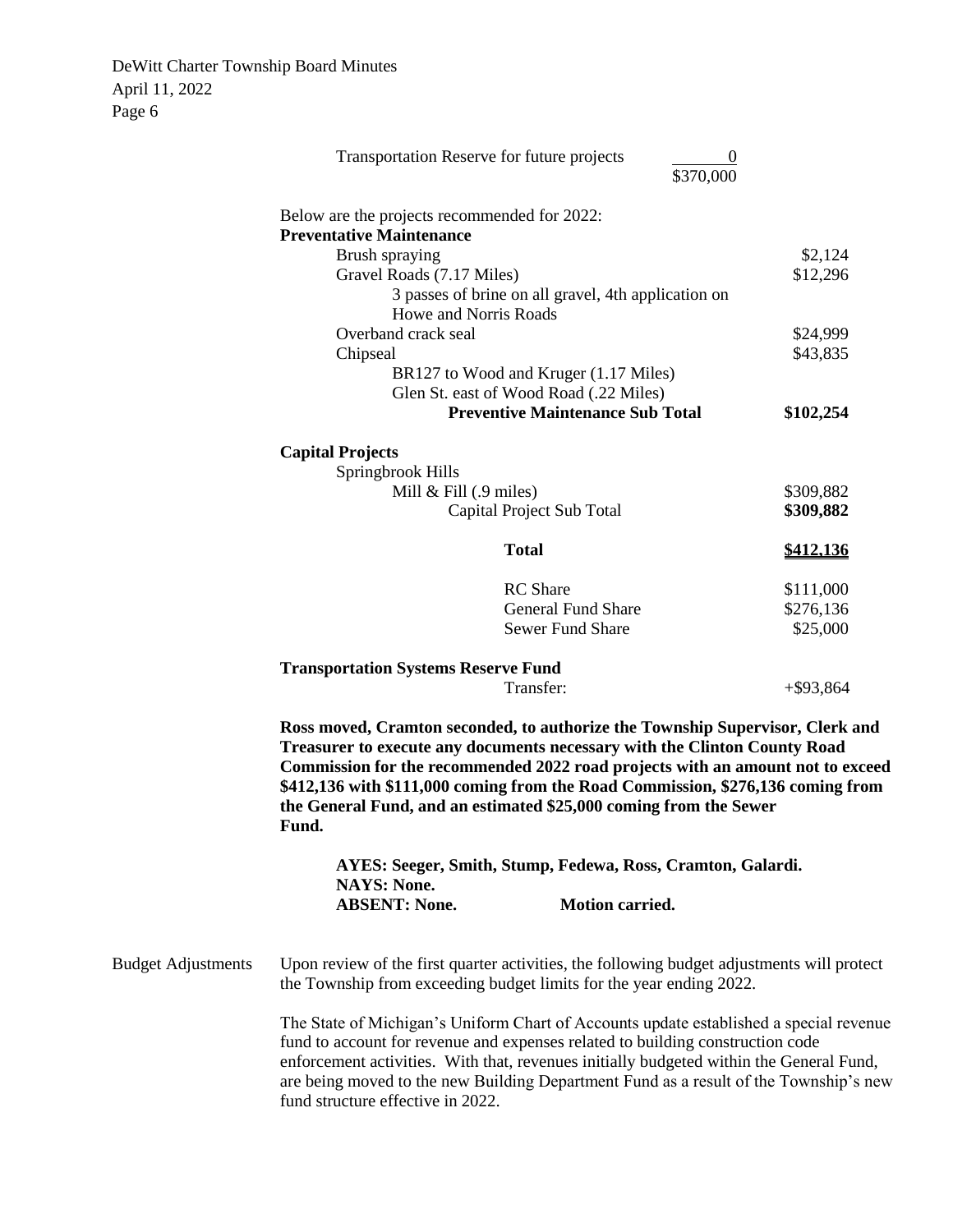> **Cramton moved, Fedewa seconded, to approve the following 2022 budget adjustments pending Auditor review:**

| \$30,000                                   | To: 249-000-490-010<br><b>Interlocal/Building DeWitt</b>                                     | From: 101-000-490-010<br><b>Interlocal/General DeWitt</b>         |
|--------------------------------------------|----------------------------------------------------------------------------------------------|-------------------------------------------------------------------|
| \$150,000                                  | To: 249-000-490-030<br><b>Interlocal/Building Grand Ledge Interlocal/General Grand Ledge</b> | From: 101-000-490-030                                             |
| \$280,000                                  | To: 249-000-490-050<br>Interlocal/Building DeWitt Twp. Interlocal/General DeWitt Twp.        | From: 101-000-490-050                                             |
| \$30,000                                   | To: 249-000-491-010<br><b>Trade Permits/Building DeWitt Trade Permits/General DeWitt</b>     | From: 101-000-491-010                                             |
| \$25,000                                   | To: 249-000-491-030<br><b>Trade Permits/Building Grand Ledge</b>                             | From: 101-000-491-030<br><b>Trade Permits/General Grand Ledge</b> |
| \$85,000                                   | To: 249-000-491-050<br><b>Trade Permits/Building DeWitt Twp</b>                              | From: 101-000-491-050<br><b>Trade Permits/General DeWitt Twp</b>  |
| \$10,000                                   | To: 249-000-493-000<br><b>Plan Review Fees</b>                                               | From: 101-000-493-000<br><b>Plan Review Fees</b>                  |
| \$1,500                                    | To: 249-000-494-000<br><b>Building Regis Fees</b>                                            | From: 101-000-494-000<br><b>Building Regis Fees</b>               |
| \$1,500                                    | To: 249-000-628-000<br><b>IPMC Fees</b>                                                      | From: 101-000-628-000<br><b>IPMC Fees</b>                         |
| <b>NAYS: None.</b><br><b>ABSENT: None.</b> | AYES: Stump, Seeger, Fedewa, Cramton, Smith, Ross, Galardi.<br><b>Motion carried.</b>        |                                                                   |

Police Department Sergeant Promotions The Township has completed the promotional process for the position of Sergeant to fill the three vacant positions within the Police Department. The process thus far included a written test from EMPCO, a private vendor that specializes in testing for public safety departments, an interview with Chiefs/Lieutenants from outside jurisdictions, and a final interview with Chief Gute and Manager Dymczyk. There was a total of seven applicants that applied and completed the process, with the final interviews taking place on March 23rd. Chief Gute and Manager Dymczyk recommend the promotion of Officer Don Rochford,

Officer Andrew Wiswasser, and Officer Jacob Minott to the position of Sergeant with the Police Department. They also recommend the promotional start dates be staggered based on candidate rankings for seniority purposes.

**Smith moved, Fedewa seconded, to the following actions:**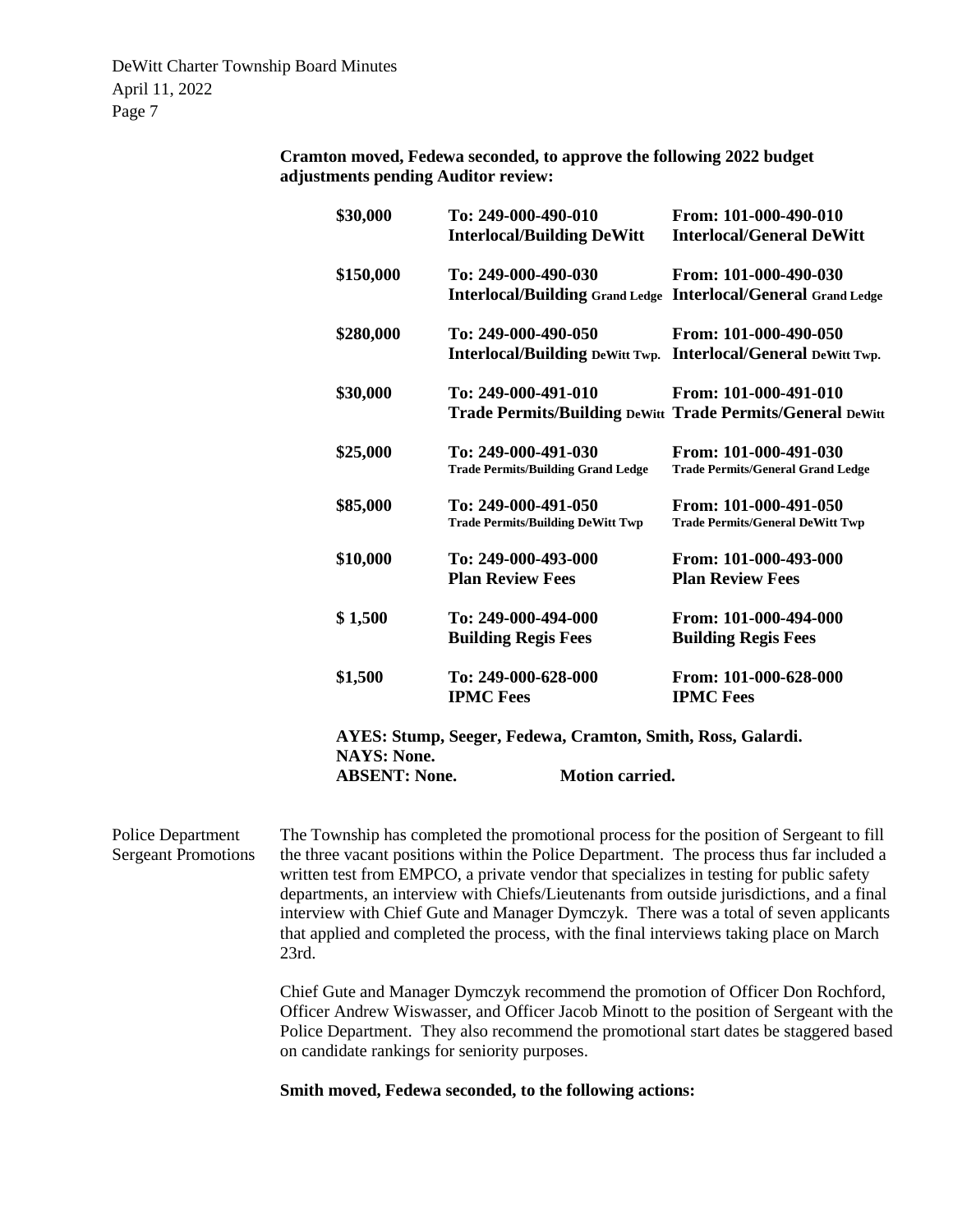|                                                      | 1. Approve the promotion of Officer Don Rochford to the position of Sergeant<br>in the Police Department effective April 12, 2022.                                                                                                                                                                   |  |  |
|------------------------------------------------------|------------------------------------------------------------------------------------------------------------------------------------------------------------------------------------------------------------------------------------------------------------------------------------------------------|--|--|
|                                                      | 2. Approve the promotion of Officer Andrew Wiswasser to the position of<br>Sergeant in the Police Department effective April 13, 2022.                                                                                                                                                               |  |  |
|                                                      | 3. Approve the promotion of Officer Jacob Minott to the position of Sergeant<br>in the Police Department effective April 14, 2022.                                                                                                                                                                   |  |  |
|                                                      | AYES: Cramton, Stump, Seeger, Fedewa, Ross, Smith, Galardi.<br><b>NAYS: None.</b><br><b>ABSENT: None.</b><br>Motion carried.                                                                                                                                                                         |  |  |
|                                                      | Officer Rochford was present and thanked the Board for their support. He is excited to<br>get started on the new assignement.                                                                                                                                                                        |  |  |
|                                                      | Officer Wiswasser was present and commented that he has been looking forward to this<br>assignment for a long time. He assured all present that every Officer appreciates the<br>support they receive from the Board, and that their actions put the Board in the best<br>possible light.            |  |  |
|                                                      | Office Minott was present and appreciates the opportunity that has been afforded to him.<br>He has a goal to make DeWitt Township Police Department the most desirable<br>department for new-hire candidates.                                                                                        |  |  |
| <b>CLOSED SESSION:</b><br>Attorney<br>Correspondence | A closed session of the Board of Trustees is permissible under Section 8(h) of the Open<br>Meetings Act, MCL 15.268(h) to consider and receive Attorney correspondence.<br>Manager Dymczyk recommends that the Board enter closed session to discuss Attorney<br>correspondence dated April 6, 2022. |  |  |
|                                                      | Cramton moved, Galardi seconded, to enter the Board in closed session at 8:33 PM<br>under the Open Meetings Act, to consider a letter from its attorneys dated April 6,<br>2022, for the reason that the letter is exempt from disclosure under State law due to<br>the attorney-client privilege.   |  |  |
|                                                      | AYES: Fedewa, Smith, Ross, Seeger, Cramton, Stump, Galardi.<br><b>NAYS: None.</b><br><b>ABSENT: None.</b><br><b>Motion carried.</b>                                                                                                                                                                  |  |  |
|                                                      | Cramton moved, Galardi seconded, to return to regular session at 9:11 PM.                                                                                                                                                                                                                            |  |  |
|                                                      | Motion voted and carried.                                                                                                                                                                                                                                                                            |  |  |
|                                                      |                                                                                                                                                                                                                                                                                                      |  |  |

EXTENDED PUBLIC, Fred Koos inquired if the new Thomas Farms water service was connected to the existing STAFF, & BOARD COMMENTS Alana Woods service? Fire Chief DeKorte responded that this is the case. Mr. Koos also inquired if it would be possible to use the upcoming Pickleball courts at Granger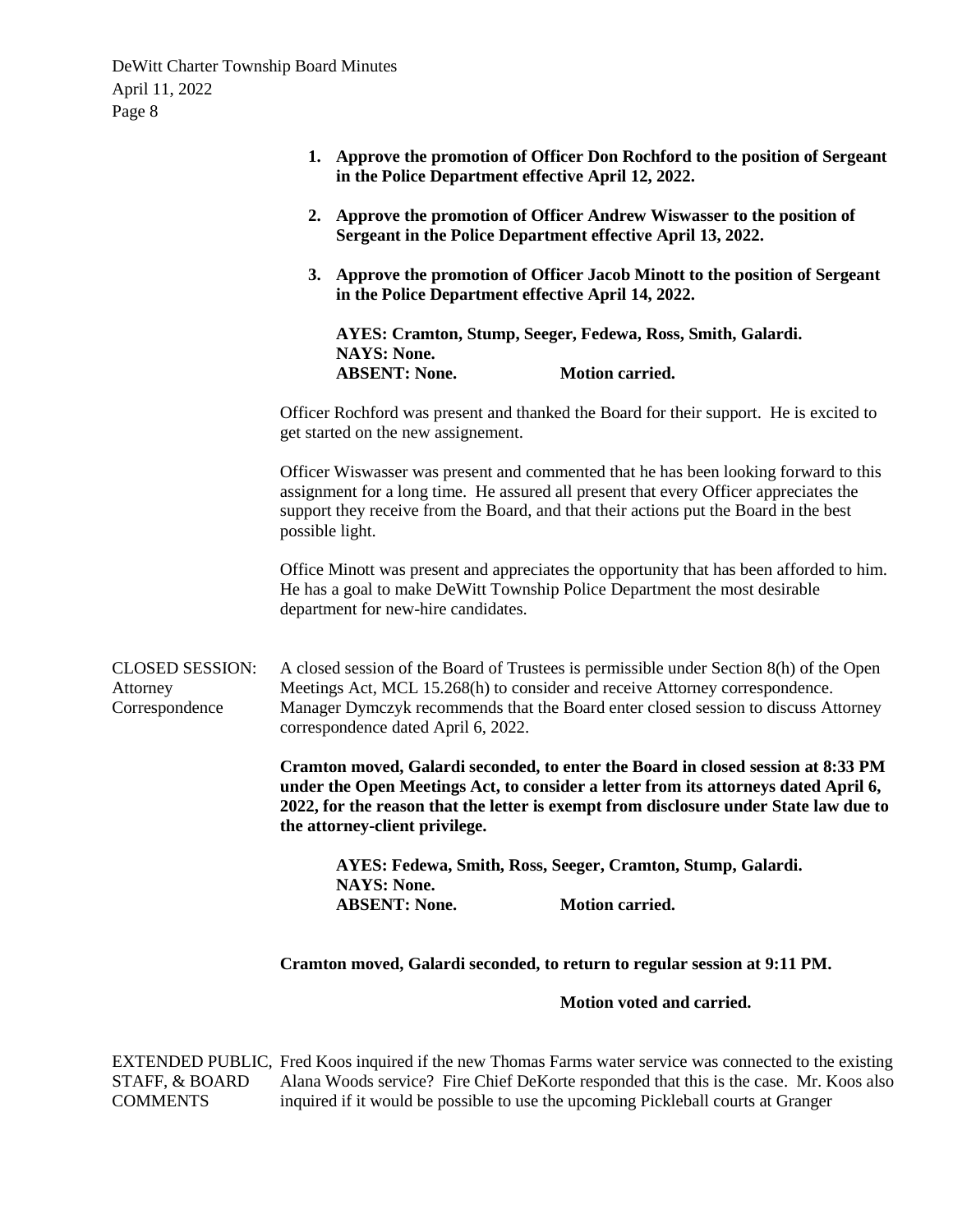> Meadows as an ice rink in the winter. Manager Dymczyk responded that the surface would not be conducive to that type of use.

Police Chief Mike Gute thanked the Board for the promotion to Sergeant of Officers Rochford, Wiswasser, and Minott. The candidates that were not selected all learned valuable information from the process. The Body Worn Camera sub-committee will meet next week to select a vendor from the returned bids. New radios have been installed in all but one vehicle. The Felony arrest rate in the Township continues to increase.

Fire Chief Dave DeKorte has implemented a schedule change for the full-time Firefighters due to distribution of calls. 36 automotive booster seats are available at Fire Station 2 for qualified residents. A local restaurant properly deployed a Class K Fire Extinguisher to effectively extinguish a grease fire. The apparatus cameras have been delivered and will be installed in May. Lastly, Chief DeKorte will be attending the Chiefs conference next week.

Manager Dymczyk offer the following updates:

- Road projects, adding paved shoulders to DeWitt Road north of the City
- Granger Meadows Park improvements are going out for bid this month
- Sewer Master Plan progress
- Franchise Fee agreement with Lansing Board of Water & Light
- Presenting at the Michigan Townships Association (MTA) conference

Trustee Fedewa commented that he is pleased with the progress and insight of the Municipal Building South (MBS) Committee.

Treasurer Stump presented that the Michigan Department of Health and Human Services (MDHHS) is offering a water assistance program where eligible residents can qualify for up to \$1000 of relief on their sewer bills. Information will be made available at the Treasurer's Office. Treasurer Stump will miss the next meeting due to attending the Treasurer's Institute.

Supervisor Galardi commented that DeWitt Township is being noticed for several development opportunities.

Trustee Ross informed the Board that the April SCCMUA Board meeting has been cancelled. Also, there will be a special meeting of the BWL Board on April 16.

Trustee Seeger reminded the Board that there will be a quarterly meeting of the Clinton County Township Officers Association at DeWitt Township on April 19.